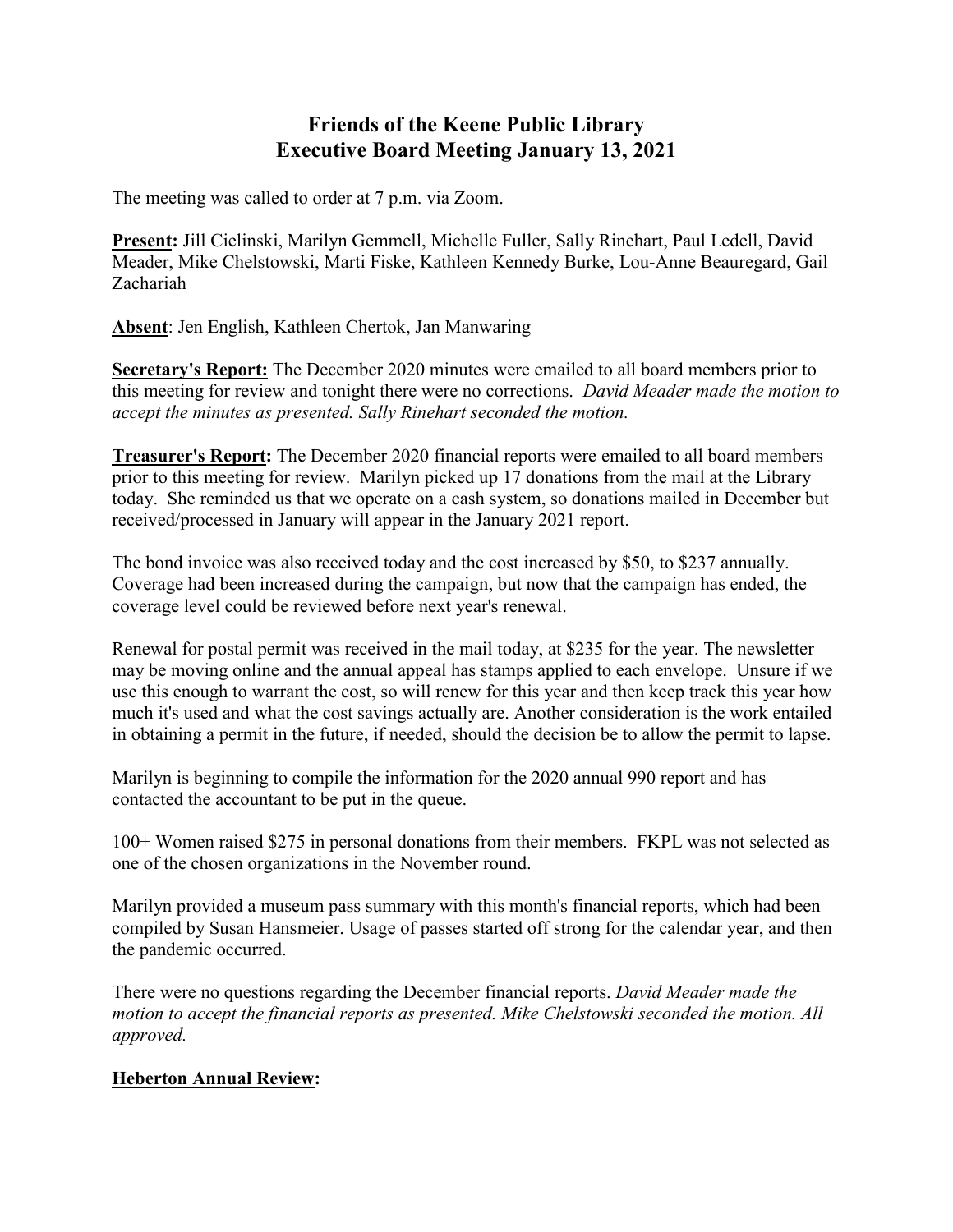The long-term account earned 9.94% for 2020, with a \$229,368 balance at the end of December 2020. The short-term account was up 4.16% for 2020, due to the account being mainly cash for most of the year. Since 2009, the long-term account has earned 8.7% and the short-term account has earned 7.71%. The recently approved changes to the investment of the short-term account have all been completed.

Paul was able to find out that our portion of the Heberton annuity is \$2 million.

## **Director's Report:**

February is the month to compile the Library operating budget. Marti has not yet received guidance on timeline from city manager and the council is still working on capital budgets.

Over the past few weeks, they have been working quite heavily on policies. Some are new policies, but also as updating existing policies, ensuring they are up-to-date and align with current practices.

At the January 20 meeting of the city Trustees of Trust Funds, Marti will seek approval for a project to digitize historical *Keene Sentinel* newspapers. Marti's been working with the historical society and state library for this digitization. The historical society is contributing \$7,500 and the Library is looking to contribute \$6,000, with almost all of it coming from the city held trust funds, primarily an historic trust fund for genealogy and local research.

The Library is starting work on their strategic planning process with the first meeting of committee coming up soon. They will initially begin with a SWOT analysis (strengths, weaknesses, opportunities, and threats) with the staff and coming up with some staff-based goals for this year and then doing the full strategic plan after the pandemic is done.

February 24 will be a staff in-service day. The day will include work on the SWOT analysis with staff, the first portion of a two-part training on implicit bias in customer service, a session for how to learn new skills while under stress, and time for individual projects and professional development.

Library will have tax forms available through curbside service, once they have been received. They were ordered recently. Another option is to download the forms from the IRS website and remote print the forms to the Library. Patrons can then pickup the printed forms through curbside service.

Mike asked about current usage of library curbside service. Mondays are generally busiest. Some usage is families seeking materials for homeschooling or remote learning.

An email was sent to board members on 12/23/2020 and again on 1/12/2021 with details about the current noise issue in Heberton Hall. This has been problematic for groups using the rooms, particularly musical events. Sound quality assessment has been completed and the decibel levels are significantly higher than should be for that type of performance space. The HVAC installer, who installed to the design specs, did install some lining to minimize noise, but that has not resulted in significant reduction of decibel level.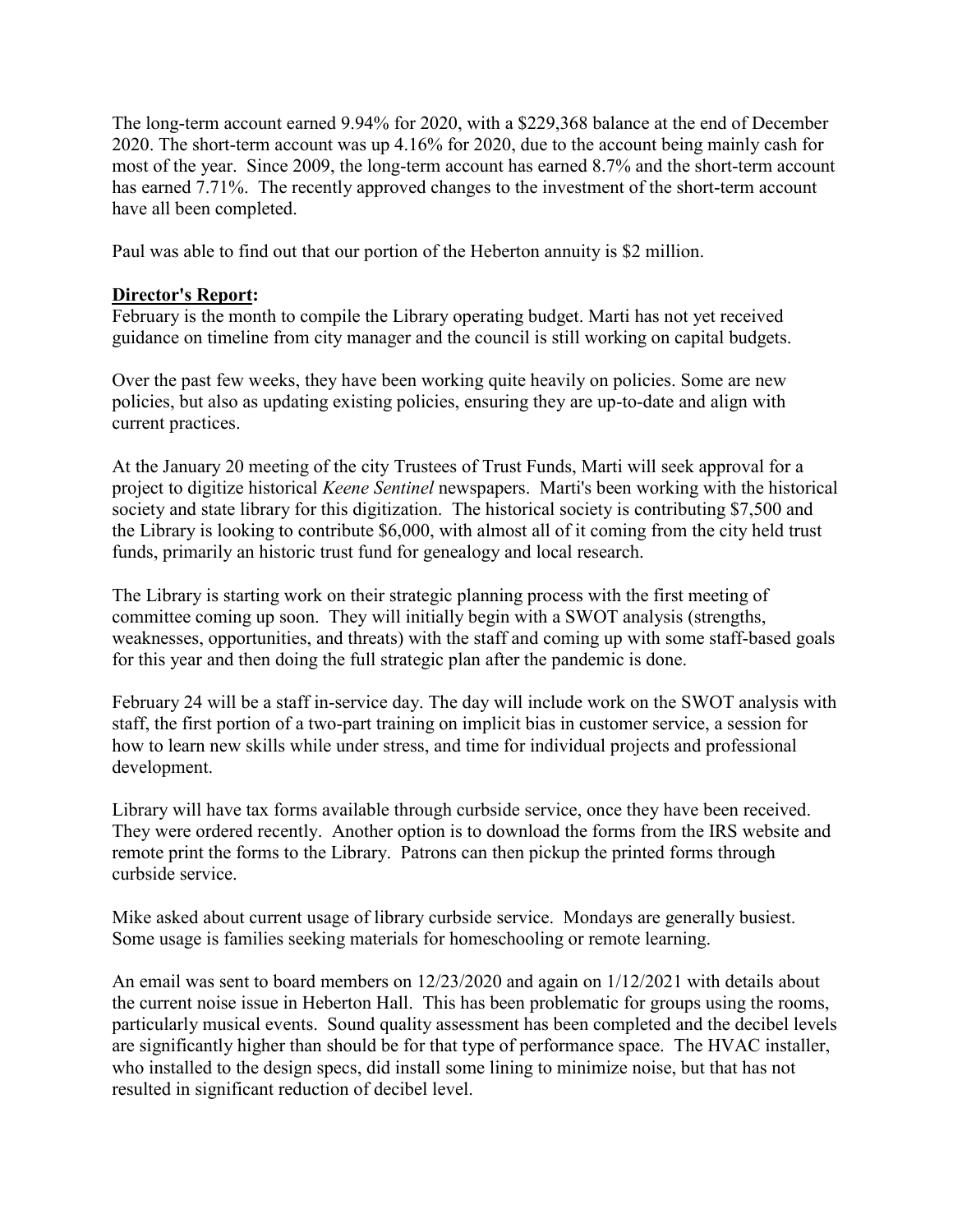The next step would be a design assessment to determine redress of situation and what needs to be changed. The cost is \$2,500 and the proposal is to utilize Heberton cost center to cover the expense. Use of these funds requires approval by Trustees, Friends, and City. The main revenue into this fund is rental from Cheshire TV, at \$1,800 monthly.

*David Meader moved that \$2,500 from the Heberton cost center for an assessment of the HVAC system design for sound and quality improvement. Paul Ledell seconded the motion. All approved.*

*David Meader moved that the City attorney seek recompense from the appropriate party/parties for the cost of the system design for sound and quality improvement. Paul Ledell seconded the motion. All approved.*

## **Trustee's Report:**

The Sally Miller retirement event went well. Donations in Sally's honor were being directed to the NH Charitable Fund, as Sally had been instrumental in establishing a fund for the Keene Public Library through NHCF.

The policy committee is working on updating its manual. Sometimes there are multiple versions - they can differ from online to paper. There is one policy that pertains to the Friends (11.000). Trustees would like to change "may" to "shall" regarding having a Trustee serve as a liaison on the board of the FKPL, but wanted to check with the Friends before making that change. Jill noted the new FKPL by-laws will need to be reviewed to ensure alignment in this wording.

**Committee List:** Jill noted she sent out a list of potential committees with this meeting's agenda. Hopefully we can review prior to next meeting and discuss then.

**Casino/Gaming Opportunity:** Paul had previously provided detail about this opportunity to receive funds from a local casino as a fundraiser. Kathleen Kennedy Burke noted there is a Trustee policy (8.005 in print version - Finances) that approval from the Trustees is needed from any organization that intends to raise funds on behalf of the Library. Kathleen noted Sally Miller had mentioned there is a letter of agreement between the Trustees and FKPL, but has been unable to locate that document. Kathleen will continue to research. There are potential concerns by the Trustees for this particular fundraiser, as gambling is an addiction.

Discussion ensued regarding of vagueness of the policy and if it is in fact a current policy and, if so, how it impacts the FKPL.

*Mike Chelstowski moved that we not pursue the gaming opportunity until we clarify the Trustees policy. David Meader seconded the motion. The majority approved the motion, with one opposition.*